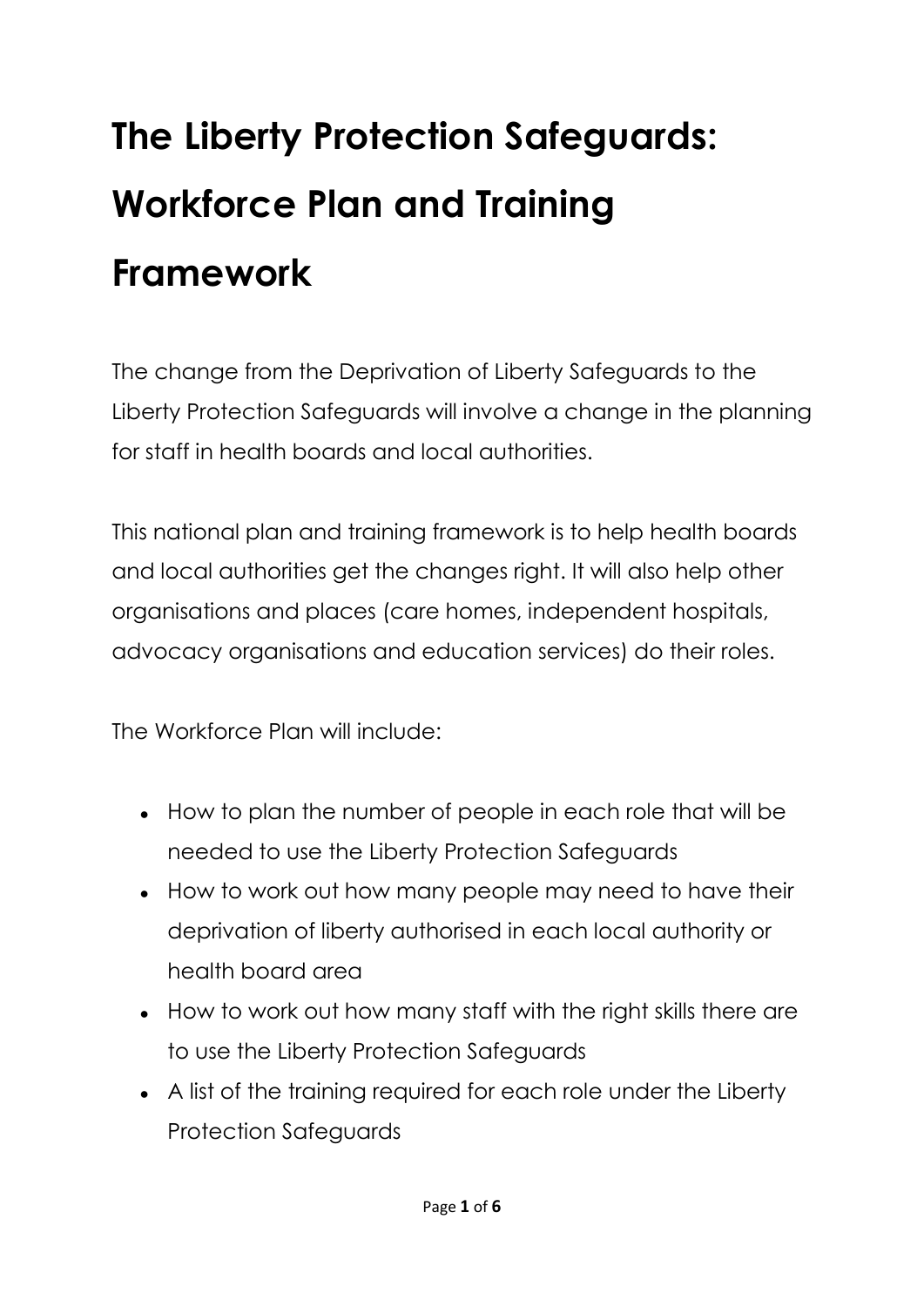- How to make a learning plan to meet the need for recruitment and training staff in three stages:
	- o The time from now until the Liberty Protection Safeguards start.
	- o The first year after the Liberty Protection Safeguards start.
	- o After this, recruitment and training to keep the Liberty Protection Safeguards running smoothly.

### **Planning for the Liberty Protection Safeguards**

Health boards and local authorities will need to look at:

- The current number of people supported by the Deprivation of Liberty Safeguards.
- The number of people supported through the Court of Protection:
	- o For people living in the community
	- o For 16-17 year olds
	- o For other people who in the future would need their deprivation of liberty agreed.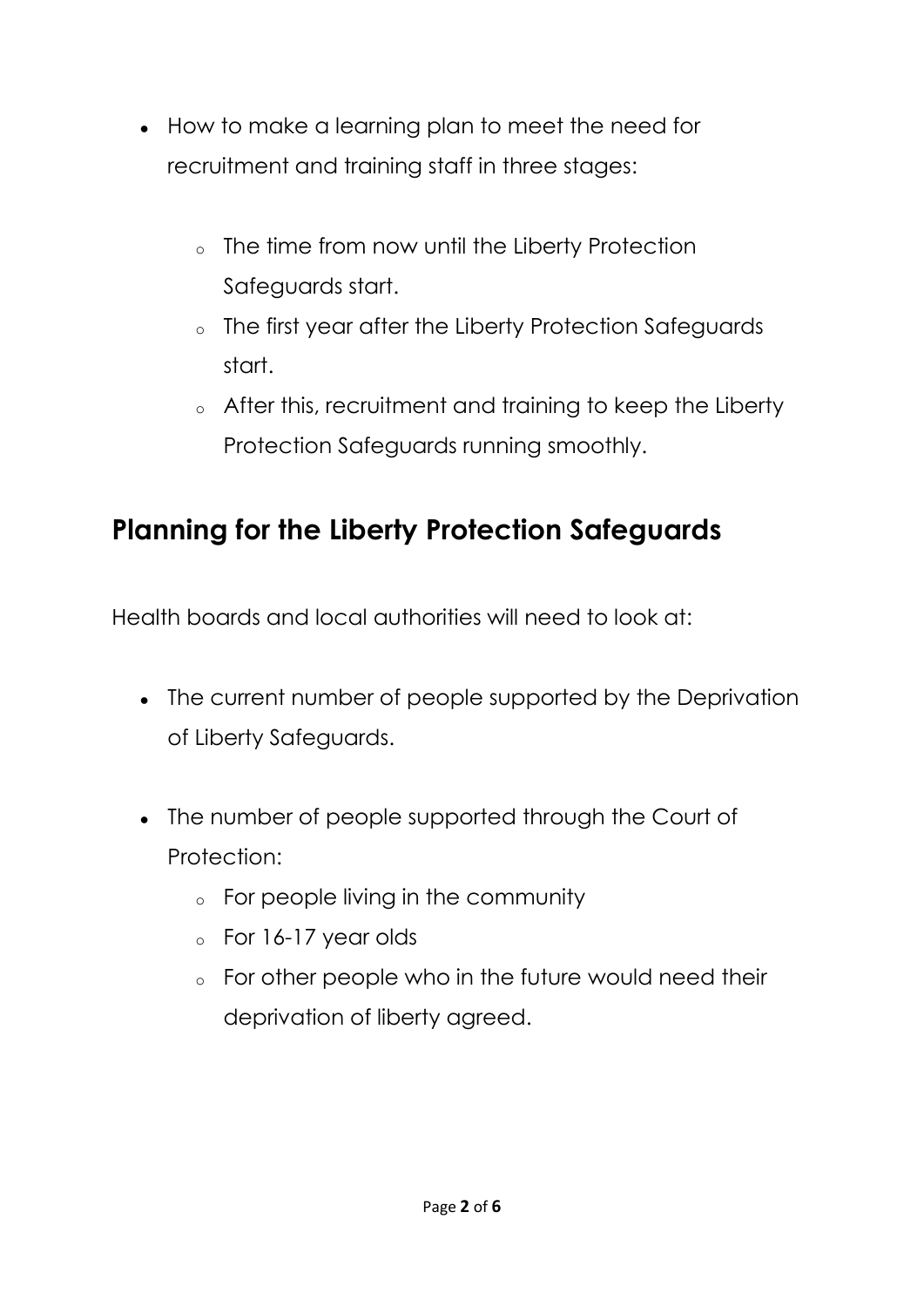# **Planning for who will carry out Liberty Protection Safeguards assessments and decisions**

All health, social care and education staff need to recognise where freedoms are being limited. They must know that authorisation is needed before someone's freedom can be limited.

All staff who carry out health and care needs assessments or care and support planning need to take into account the Mental Capacity Act 2005 and the Liberty Protection Safeguards. This means that if someone needs a mental capacity assessment or if a decision may limit their freedom, the right information will already be available.

Health boards and local authorities will need to work out how many staff will be needed to carry out different parts of the Liberty Protection Safeguards and compare it to the current number of staff carrying out Deprivation of Liberty Safeguards. The gap could be filled by training, recruitment, or sharing staff across local areas.

The Liberty Protection Safeguards have different roles to the Deprivation of Liberty Safeguards. The knowledge and skills staff need will change.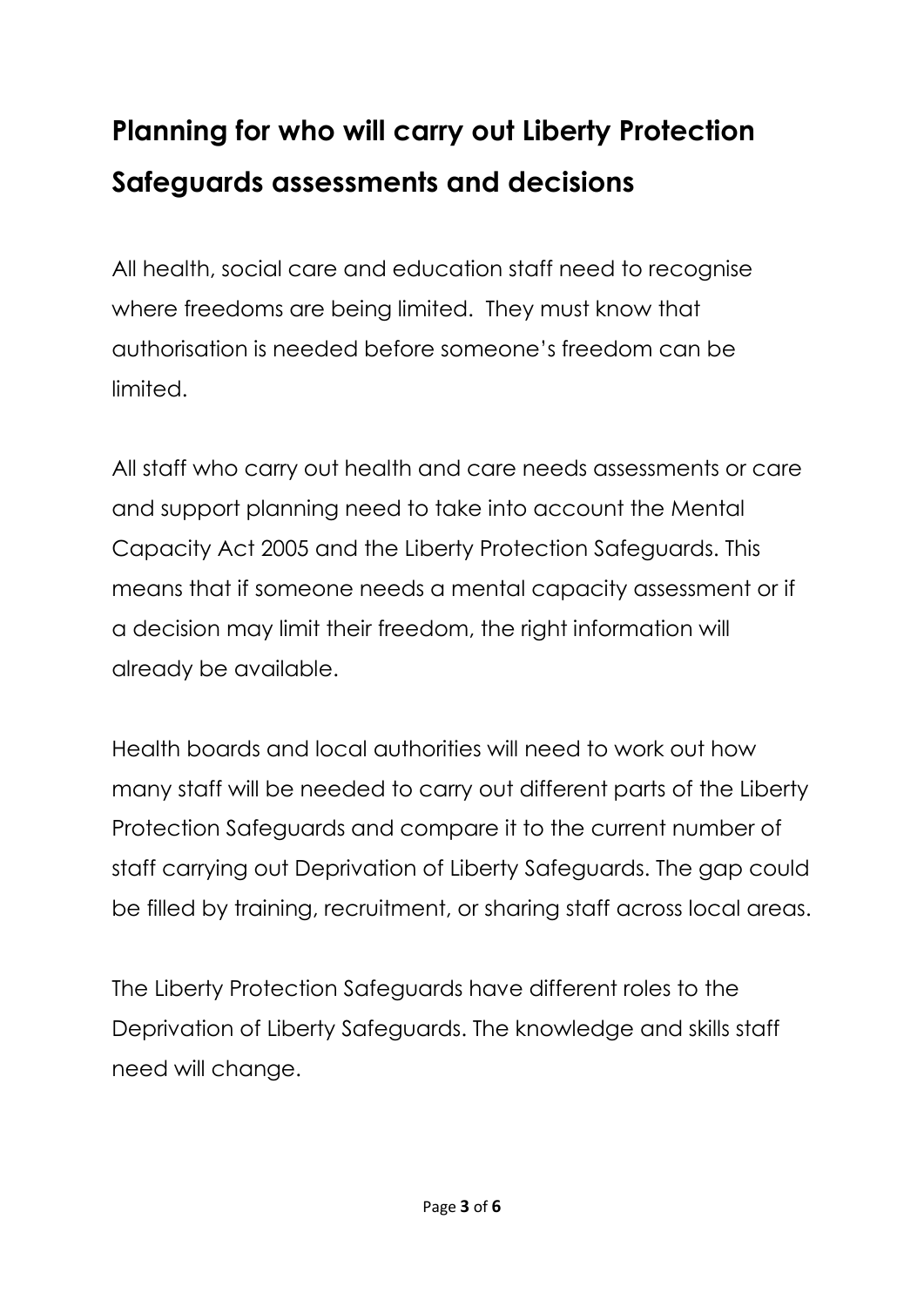All staff will need some training, but they will not all need the same training.

#### **Group A**

These are staff who may come into contact with a cared-for person who may not be able to consent to changes that limit their freedom. They need to know about the Mental Capacity Act 2005 and the Liberty Protection Safeguards.

#### **Group B**

These are the managers of staff who are in Group A. They need to know when a Liberty Protection Safeguards authorisation is needed and how the process works.

#### **Group C**

These are staff who carry out care and support assessments and write care and support plans. They will need to know how to do Liberty Protection Safeguards assessments, including who to consult and how to consult with them. They will also need to know when to involve the Approved Mental Capacity Professional.

#### **Group D**

These are the managers of staff in Group C. They will review the assessments and then authorise what has been decided. They will need to know how to assess the Liberty Protection Safeguards evidence presented and how to monitor and report on the Liberty Protection Safeguards process.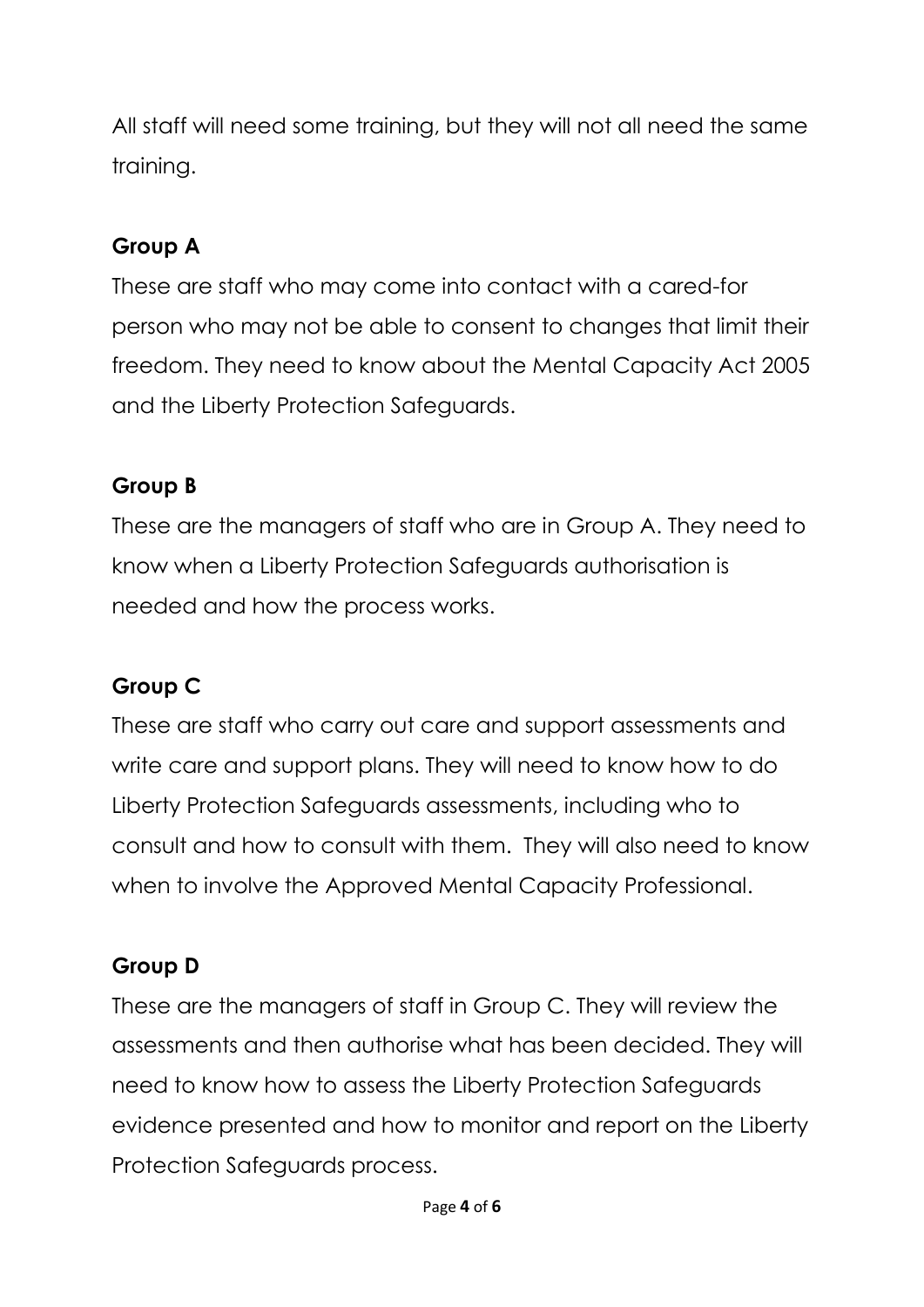#### **Group E**

These are Independent Mental Capacity Advocates. Current staff will need training on how their new role differs from their old role. New staff will need a new training course.

#### **Group F**

These are Approved Mental Capacity Professionals. Current Best Interests Assessors will need training on the new role of the Approved Mental Capacity Professional. New staff who are not currently Best Interests Assessors will need training.

## **The learning needs of organisations**

If an organisation provides services to people aged 16+ who may not be able to consent to having their freedom limited, their staff will need to learn about the Liberty Protection Safeguards.

Health boards and local authorities will have a range of roles that will need staff learning.

There are two parts to the training plan. Part one of the training plan will support the change to the Liberty Protection Safeguards, and will help staff to be ready to work in their new roles. Part two of the training plan will help staff to carry on working in these roles in the future.